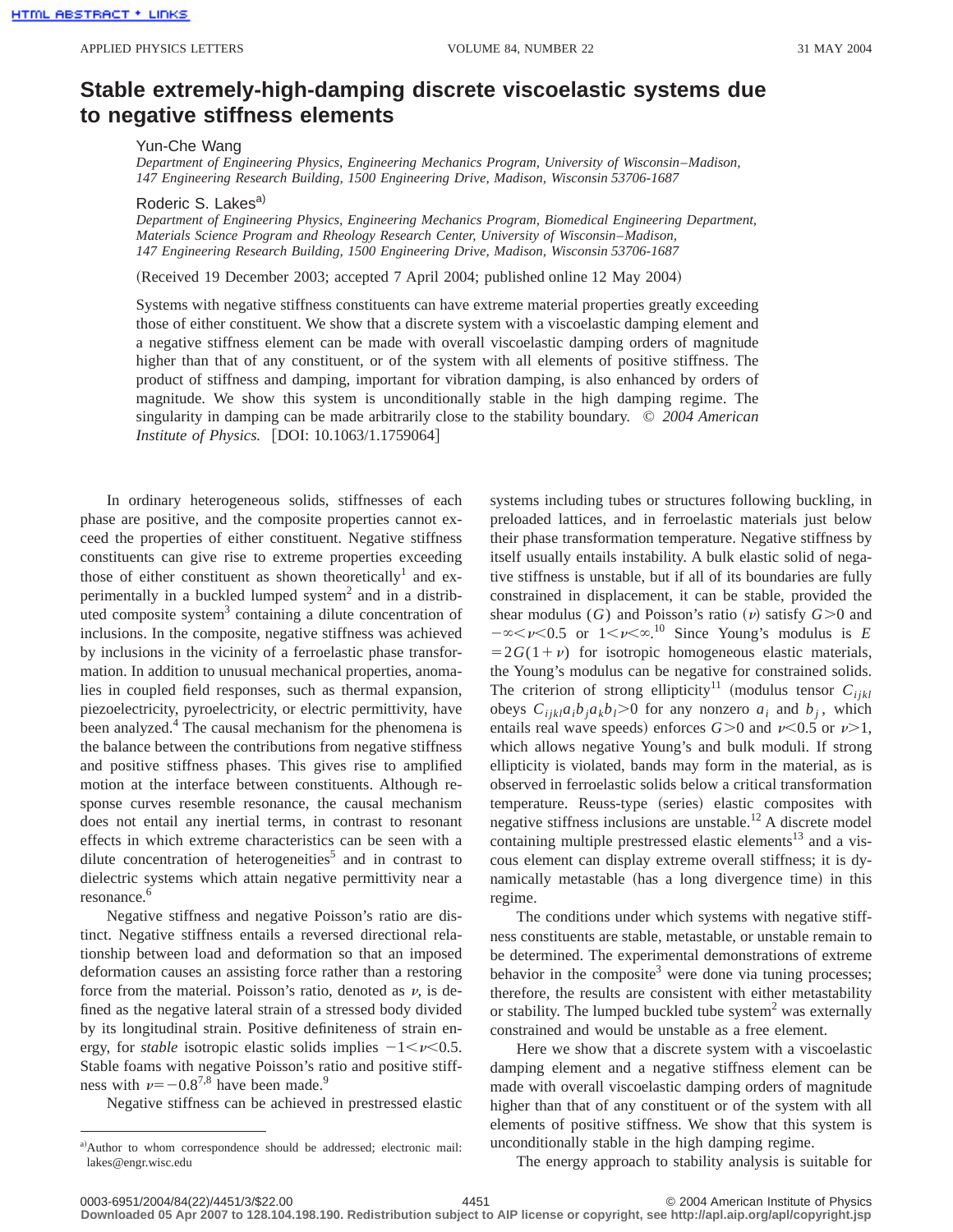

FIG. 1. Linearized discrete viscoelastic system which exhibits extreme high damping due to negative  $\kappa_1$ . Negative  $\kappa_1$  can be achieved from snapthrough of the elements *bc* and *bd* in the inset diagram near  $\theta=0^{\circ}$ .

conservative, e.g., elastic problems, but not for viscoelastic ones. Therefore we make use of the Liapunov indirect theorem, equivalent to the Routh–Hurwitz method.<sup>14</sup> If the Jacobian matrix,  $\mathbf{J} = \partial \mathbf{M}^{-1} \mathbf{X} / \partial \mathbf{x} |_{\mathbf{x} = \mathbf{x}_e}$ , contains eigenvalues with no positive real parts, then the dynamical system is stable. Here **M** is a matrix which may contain masses or moments of inertia (if rotational degrees of freedom present) or viscosity, in the form of a state-space representation, **x** is the vector of state-space variables containing generalized coordinates and generalized momenta, and  $\mathbf{x}_e$  is  $\mathbf{x}$  evaluated at a specified equilibrium point. **X** is a column vector function containing generalized forces and generalized momenta. **X** and **x** are constructed either from the Hamiltonian of the system, or Newton's second law and by reducing equations of motion to a system of first-order differential equations. This is illustrated in Eq.  $(4)$ . The stability of a dynamical system with all zero real parts in its eigenvalues is weak albeit stable.<sup>15</sup> When all eigenvalues have negative real parts, the degree of stability can be understood as the distance between the imaginary axis and the closest eigenvalue to it.<sup>16</sup> Furthermore the eigenvalue  $(\lambda)$  which has the smallest  $|Re(\lambda)|$  is responsible for the rate of decay [for Re( $\lambda$ )<0] or growth [for Re( $\lambda$ )>0] of amplitudes of the system's normal modes.

Figure 1 shows a linearized discrete system in which negative  $\kappa_1$  is achieved via the snap through effect illustrated in the inset. That system exhibits geometrical nonlinearity, however for stability analysis it is expedient to linearize the system about the salient equilibrium point  $\theta=0^\circ$ . *P*'s are force, *f* is force in the  $\kappa_2 - \eta$  element, *u*'s are displacement,  $\eta$  is viscosity, and *k*'s and *k*'s are spring constants. A lattice can be constructed of such elements.

The governing equations of the system are as follows, with  $P_1=0$  throughout the analysis,

$$
\begin{bmatrix} m_1 & 0 \\ 0 & m_2 \end{bmatrix} \begin{pmatrix} \ddot{u}_1 \\ \ddot{u}_2 \end{pmatrix} + \begin{bmatrix} k_1 + k_2 & -k_2 \\ -k_2 & k_2 \end{bmatrix} \begin{pmatrix} u_1 \\ u_2 \end{pmatrix} + \begin{pmatrix} f \\ 0 \end{pmatrix} = \begin{pmatrix} 0 \\ P_2 \end{pmatrix},\tag{1}
$$

$$
f + \frac{\eta}{\kappa_1 + \kappa_2} \dot{f} = \frac{\kappa_1 \kappa_2}{\kappa_1 + \kappa_2} u_1 + \frac{\kappa_1 \eta}{\kappa_1 + \kappa_2} \dot{u}_1.
$$
 (2)

Equation  $(1)$  is the equation of motion and Eq.  $(2)$  is the constitutive equation for the damped system. The viscoelastic properties are computed in the frequency domain with the aid of the Fourier transformation. The transformed Eqs.  $(1)$ and  $(2)$  become

$$
\begin{bmatrix}\n-\omega^2 m_1 + k_1 + k_2 + \frac{\kappa_1 \kappa_2 + i \omega \kappa_1 \eta}{\kappa_1 + \kappa_2 + i \omega \eta} & -k_2 \\
-k_2 & -\omega^2 m_2 + k_2\n\end{bmatrix}
$$
\n
$$
\times \begin{pmatrix} \tilde{u}_1 \\ \tilde{u}_2 \end{pmatrix} = \begin{pmatrix} 0 \\ \tilde{P}_2 \end{pmatrix}.
$$
\n(3)

Here the tilde denotes the Fourier transformed variables. At a specific  $\omega$ , the overall dynamic compliance is  $|\tilde{u}_2/\tilde{P}_2|$ ; we let  $\omega=0$ , to obtain the properties of the system under quasistatic conditions.

Viscoelastic damping is expressed in terms of the loss tangent tan  $\delta = \text{Im}\{k^*\} / \text{Re}\{k^*\}$  for a discrete spring element with complex force constant  $k^*$ ;  $\delta$  is the phase angle between sinusoidal force and displacement in time. For the system in Fig. 1,  $\tilde{P}_2/\tilde{u}_2$  takes the role of  $k^*$  and for a bulk solid, a complex modulus *G*\* takes the role of *k*\*. To analytically study behavior of tan  $\delta$ , we write tan  $\delta$  explicitly in terms of  $\kappa_1$ ,  $\kappa_2$ ,  $\eta$ , and  $\omega$ , assuming as an example  $m_1=0$ ,  $m_2=0$ ,  $k_1=10$  kN/m, and  $k_2=5$  kN/m. These values are chosen to illustrate the effect of negative stiffness in achieving a high viscoelastic loss tangent. Stability near the singularity is studied in the following.

To analyze stability in the sense of Routh–Hurwitz, Eqs.  $(1)$  and  $(2)$  are rewritten in state space:

 $\sqrt{2}$ 

$$
\begin{pmatrix} \dot{u}_1 \\ \dot{u}_2 \\ \dot{v}_1 \\ \dot{v}_2 \\ \dot{f} \end{pmatrix} = \mathbf{J} \begin{pmatrix} u_1 \\ u_2 \\ v_1 \\ v_2 \\ f \end{pmatrix} + \begin{pmatrix} 0 \\ 0 \\ 0 \\ \frac{P_2}{m_2} \\ 0 \end{pmatrix}, \tag{4}
$$

with  $v_1 = \dot{u}_1$ , where

$$
\mathbf{J} = \begin{bmatrix} 0 & 0 & 1 & 0 & 0 \\ 0 & 0 & 0 & 1 & 0 \\ -\frac{k_1 + k_2}{m_1} & \frac{k_2}{m_1} & 0 & 0 & -\frac{1}{m_1} \\ \frac{k_2}{m_2} & -\frac{k_2}{m_2} & 0 & 0 & 0 \\ \frac{\kappa_1 \kappa_2}{\eta} & 0 & \kappa_1 & 0 & -\frac{\kappa_1 + \kappa_2}{\eta} \end{bmatrix} . \tag{5}
$$

From Eqs.  $(1)$ ,  $(2)$ , and  $(4)$ , we construct the **J** matrix, by reducing the order of differential equations of motion. Following the Liapunov indirect stability theorem, the eigenvalues of the **J** matrix are investigated with respect to the tuning parameters,  $\kappa_1$  and  $\eta$ .

We analyze the linear discrete viscoelastic model, shown in Fig. 1, in which negative stiffness is generated by geometrical nonlinearity as shown in the inset. Parameters are chosen above to illustrate the effect of negative stiffness. For Fig. 2  $\eta$ =0.1 kN s/m, and for Fig. 3,  $\eta$ =0.01 to 0.3 kN s/m and  $\kappa_1$  is tuned. The driving frequency is 1 rad/s (0.16 Hz) at node 2. Small masses  $m_1 = m_2 = 10^{-12}$  kg at the nodes facilitate computation by avoiding a singular matrix. It was verified that the masses were sufficiently small that no inertial effects were seen; all results are well in the quasistatic regime.

**Downloaded 05 Apr 2007 to 128.104.198.190. Redistribution subject to AIP license or copyright, see http://apl.aip.org/apl/copyright.jsp**